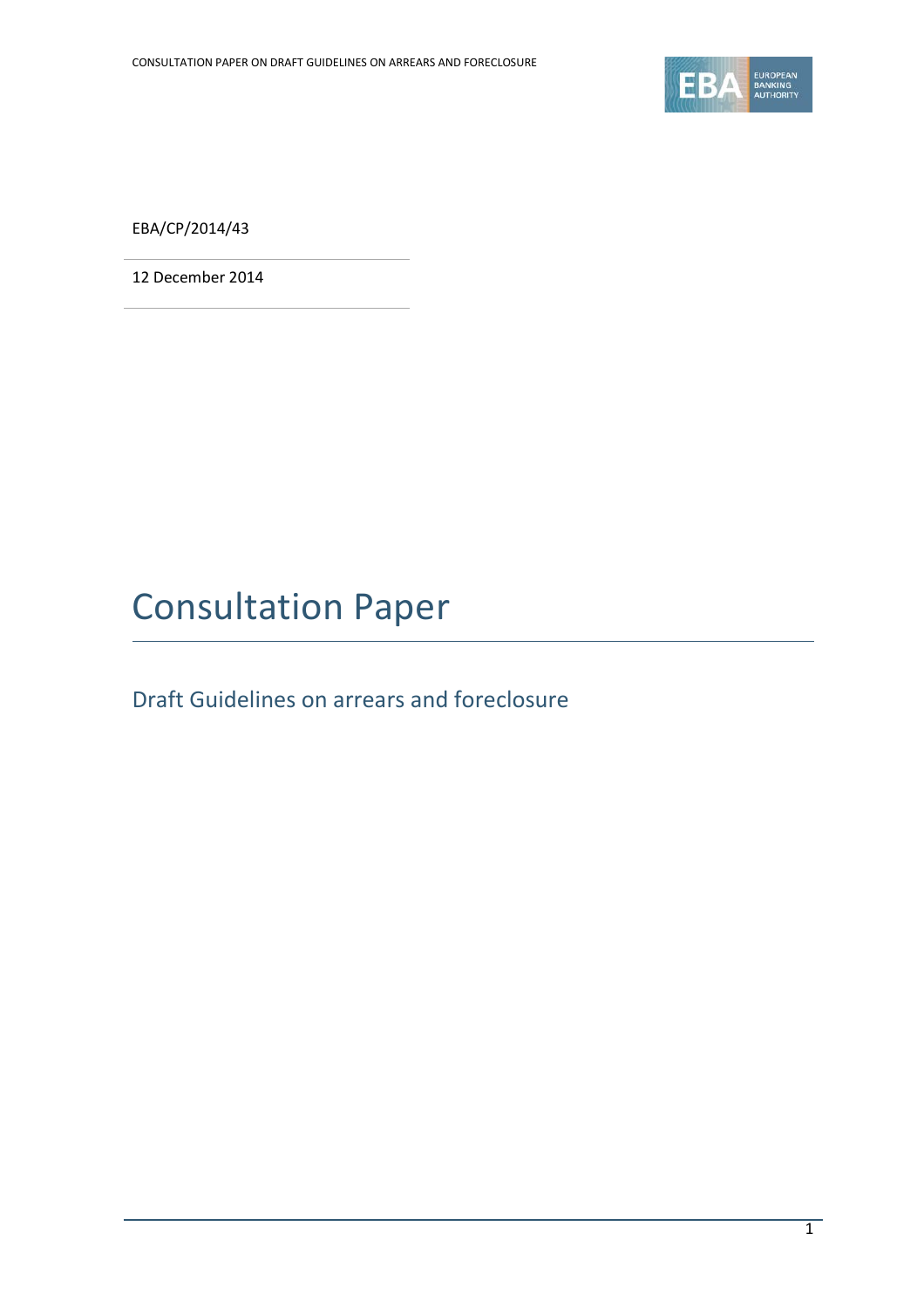

# **Contents**

| 1. Responding to this consultation                                            |    |  |  |  |  |
|-------------------------------------------------------------------------------|----|--|--|--|--|
| 2. Executive summary                                                          |    |  |  |  |  |
| 3. Background and rationale                                                   |    |  |  |  |  |
| Background                                                                    | 5  |  |  |  |  |
| Rationale                                                                     | 6  |  |  |  |  |
| 4. Draft Guidelines on arrears and foreclosure                                | 9  |  |  |  |  |
| <b>Status of these Guidelines</b>                                             | 9  |  |  |  |  |
| Reporting requirements                                                        | 9  |  |  |  |  |
| Title I - Subject matter, scope and definitions                               | 10 |  |  |  |  |
| Title II- Requirements regarding arrears and foreclosure under Article 28 MCD | 11 |  |  |  |  |
| Title III- Final provisions and implementation                                | 14 |  |  |  |  |
| Overview of questions for consultation                                        | 15 |  |  |  |  |
| 5. Accompanying documents                                                     | 16 |  |  |  |  |
| 5.1 Cost-benefit analysis / impact assessment                                 | 16 |  |  |  |  |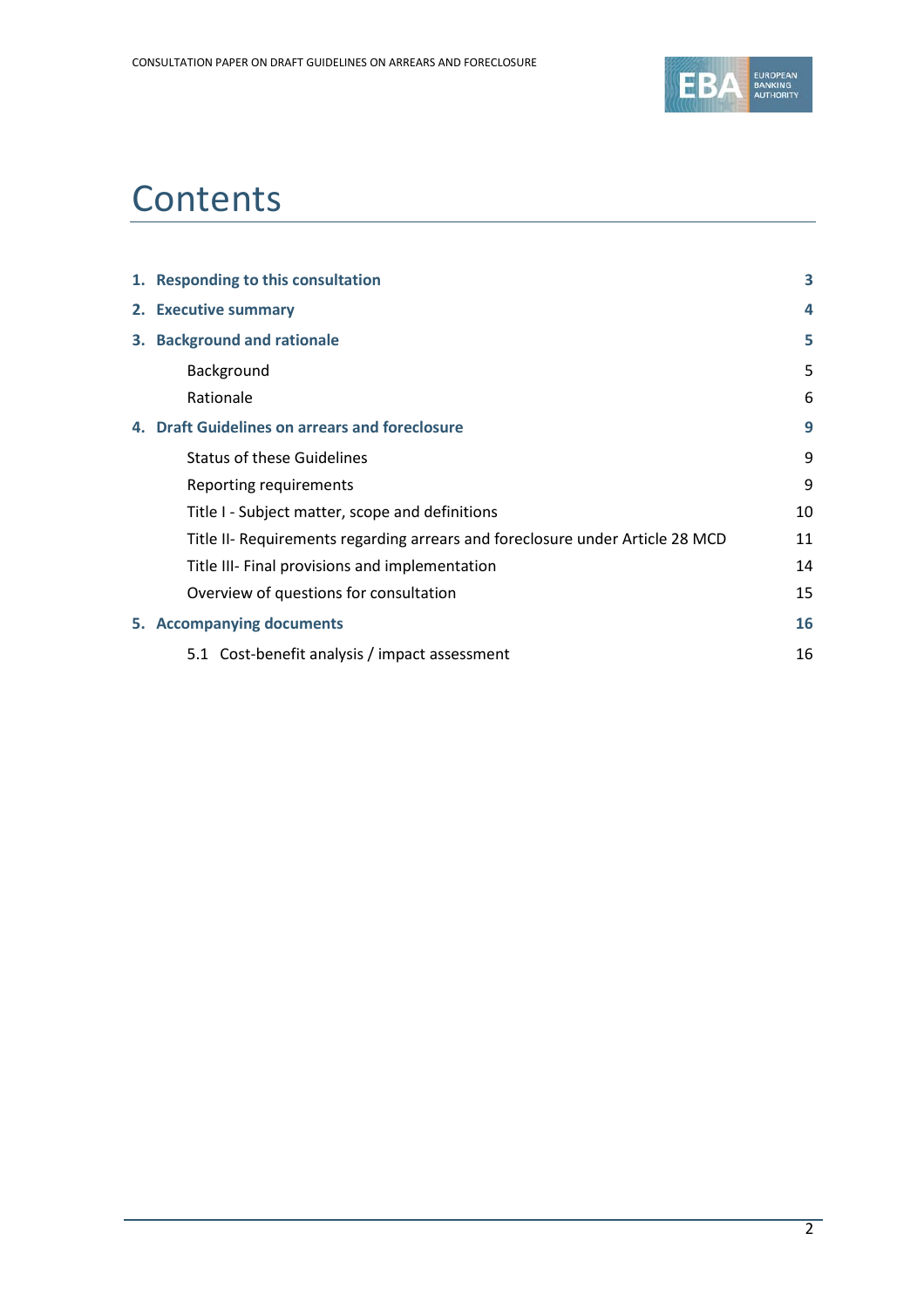

# 1. Responding to this consultation

The EBA invites comments on all proposals put forward in this paper and in particular on the specific questions summarised in 4.

Comments are most helpful if they:

- respond to the question(s) stated;
- **Example 3** indicate the specific point to which a comment relates;
- contain a clear rationale;
- provide evidence to support the views expressed/ rationale proposed; and
- describe any alternative regulatory choices the EBA should consider.

#### **Submission of responses**

To submit your comments, click on the 'send your comments' button on the consultation page by 12.02.2015. Please note that comments submitted after this deadline, or submitted via other means may not be processed.

#### **Publication of responses**

Please clearly indicate in the consultation form if you wish your comments to be disclosed or to be treated as confidential. A confidential response may be requested from us in accordance with the EBA's rules on public access to documents. We may consult you if we receive such a request. Any decision we make not to disclose the response is reviewable by the EBA's Board of Appeal and the European Ombudsman.

#### **Data protection**

The protection of individuals with regard to the processing of personal data by the EBA is based on Regulation (EC) N° 45/2001 of the European Parliament and of the Council of 18 December 2000 as implemented by the EBA in its implementing rules adopted by its Management Board. Further information on data protection can be found under the [Legal notice section](http://eba.europa.eu/legal-notice) of the EBA website.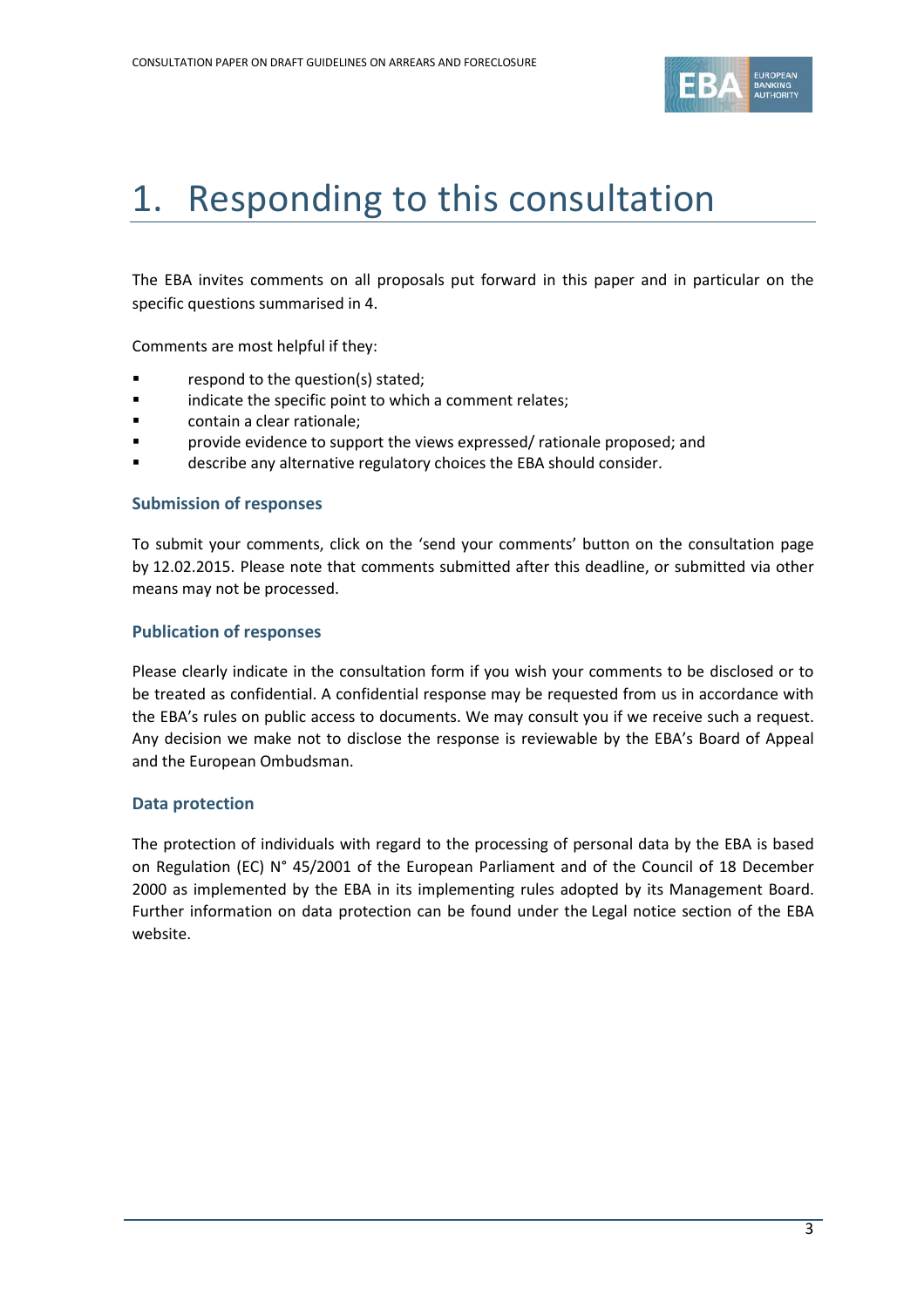

# 2. Executive summary

The Directive 2014/17/EU on credit agreements for consumers relating to residential immovable property (Mortgage Credit Directive or MCD) was published in the Official Journal of the Commission on 28 February 2014 with a transposition date of 21 March 2016.

As stated in Recital 6, the Mortgage Credit Directive aims to develop a more transparent, efficient and competitive internal market, through consistent, flexible and fair credit agreements relating to immovable property, while promoting sustainable lending and borrowing and financial inclusion, and hence providing a high level of consumer protection. Article 28 of the Mortgage Credit Directive sets out provisions in the area of arrears and foreclosure, and specifically requires that Member States shall adopt measures to encourage creditors to exercise reasonable forbearance before foreclosure proceedings are initiated.

In order to ensure that these high-level provisions will be implemented and supervised consistently across the 28 EU Member States, and to support the transposition of the MCD, the EBA is issuing and consulting on draft guidelines. The guidelines provide greater detail on how financial institutions should give effect to the relevant MCD provisions in Article 28, and thus contribute to the EBA's objective of achieving a convergence of supervisory practices for the Directives that fall into the EBA's scope of action.

The Guidelines establish requirements on policies and procedures; engagement with the consumer; provision of information and assistance to the consumer; resolution process; and documentation of dealings with the consumer and retention of records.

The Guidelines are based on the provisions of the *Opinion of the European Banking Authority on Good Practices for the Treatment of Borrowers in Mortgage Payment Difficulties,* which was published on 13 June 2013, i.e. before the MCD was adopted, and which was reviewed by the EBA when developing the Guidelines. As a result, only relevant provisions within the Opinion were considered for these Guidelines.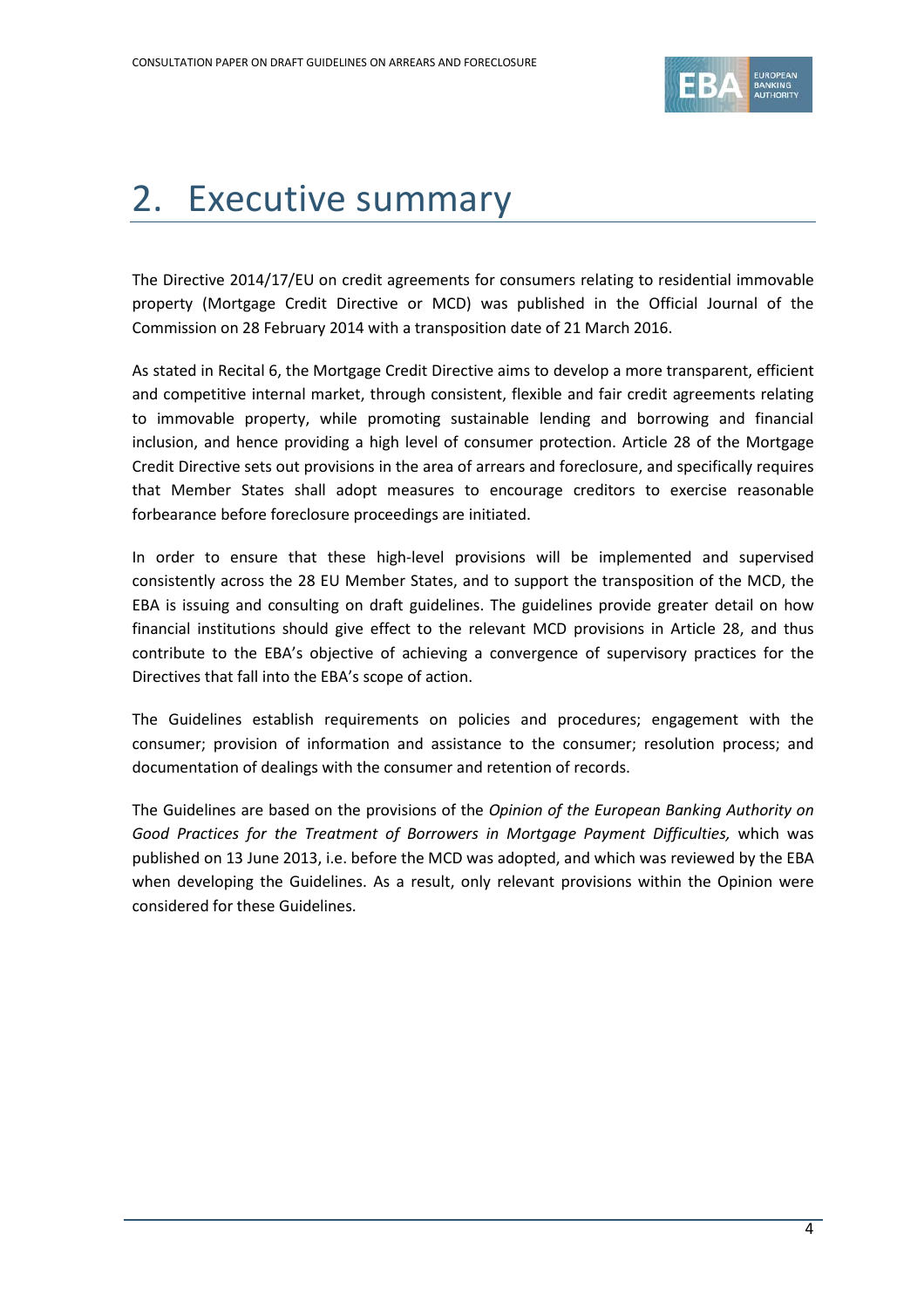

# 3. Background and rationale

# **Background**

 $\overline{a}$ 

The Directive 2014/17/EU on credit agreements for consumers relating to residential immovable property and amending Directives 2008/48/EC and 2013/36/EU and Regulation (EU) No. 1093/2010 ("Mortgage Credit Directive" or "MCD") was adopted on 4 February 2014 and published on 28 February 2014. The deadline for Member States ("MS") to transpose the provisions of the Mortgage Credit Directive into national law is 21 March 2016.

The MCD aims to develop a more transparent, efficient and competitive internal market, through consistent, flexible and fair credit agreements relating to immovable property, while promoting sustainable lending and borrowing and financial inclusion, and hence providing a high level of consumer protection (Recital 6 MCD).

For most consumers the commitment to a mortgage credit agreement is the most significant financial commitment that they will ever make. While the benefit to consumers of mortgage credit is the financial assistance that it gives them to acquire private ownership of residential immovable property, there are also risks associated with this lending which can result in detriment to consumers, to creditors and to financial stability generally. For example, creditors may initiate foreclosure proceedings because of arrears accrued on mortgage credit agreements.

As the MCD sets out in Recital 27, foreclosure can have significant consequences on consumers, and it states that it is appropriate to encourage creditors to deal proactively with emerging credit risk at an early stage and that the necessary measures are in place to ensure that creditors exercise reasonable forbearance and make reasonable attempts to resolve the situation through other means before foreclosure proceedings are initiated. The MCD, in Article 28, sets out provisions on arrears and foreclosure, and specifically requires that MS shall adopt measures to encourage creditors to exercise reasonable forbearance<sup>[1](#page-4-0)</sup> before foreclosure proceedings are initiated.

In order to ensure that these high-level provisions will be implemented and supervised consistently across the 28 EU Member States, and to support the transposition of the MCD, the EBA is issuing and consulting on draft guidelines. The Guidelines provide greater detail on how financial institutions should give effect to the relevant MCD provisions in Article 28, and thus

<span id="page-4-0"></span><sup>&</sup>lt;sup>1</sup> Per the EBA FINAL draft Implementing Technical Standards on supervisory reporting on forbearance and nonperforming exposures under article 99(4) of Regulation (EU) No 575/2013, forbearance measures consist of concessions towards a debtor facing or about to face difficulties in meeting its financial commitments.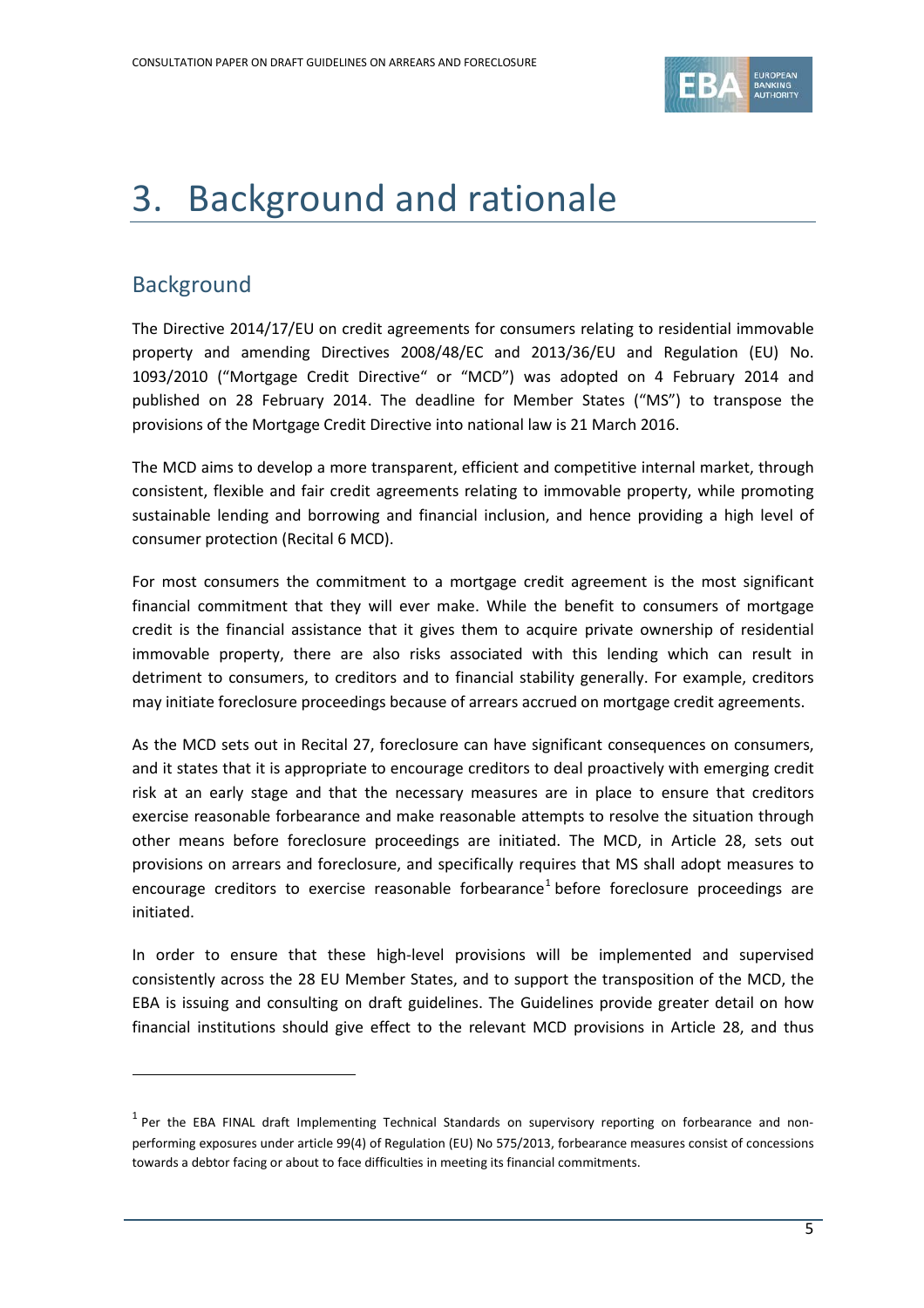

contribute to the EBA's objective of achieving a convergence of supervisory practices for the Directives that fall into the EBA's scope of action.

The Guidelines are based on the provisions of the *Opinion of the European Banking Authority on Good Practices for the Treatment of Borrowers in Mortgage Payment Difficulties,* which was published on 13 June 2013, i.e. before the MCD was adopted, and which has been reviewed by the EBA when developing the Guidelines. As a result, only relevant provisions within the Opinion were considered for these Guidelines.

# Rationale

 $\overline{a}$ 

As the MCD sets out in Recital 27 MCD foreclosure can have significant consequences on consumers, creditors and financial stability. Therefore it is in the interests of all three to consider and adopt measures to resolve payment difficulties prior to initiating foreclosure. These Guidelines will ensure that such measures are developed and adopted consistently across the MS.

In the development of these Guidelines the EBA considered existing data to establish at a high level if the issue of consumer defaults on credit agreements for residential immovable property and subsequent foreclosure, remains an issue across MS. A review of available statistics indicates that the level of household arrears has largely remained unchanged in the period 2010 to 2013 (inclusive). According to EU-Statistics on Income and Living Conditions (EU-SILC) instrument<sup>[2](#page-5-0)</sup>, the percentage of the population in the 28 MS who were in arrears on their mortgage or rent, utility bills or hire purchase has largely remained consistent between 2010 and 2013, i.e. 12% of the population was in arrears in 2010; 11.7% in 2011; 11.6% in 2012; and 11.8% in 2013.

The level of improvement in consumers' ability to meet their financial commitments has therefore been small across the 28 MS as a whole. Of the 32 states included in the statistics, 14 had arrears levels equal to or in excess of the level for the 28 MS in 2013 (11.8% of the population); 11 states had arrears levels less than the 2013 level and figures for the remaining seven states were unavailable at the time of writing. For the 25 states where figures for both 2012 and 2013 were available, the level of arrears increased in 12 states, decreased in 12 states and remained unchanged in one state. The statistics suggest that in the majority of states household arrears remains above the level for the 28 MS, thus suggesting that this remains a concern in those states.

While the level of arrears outlined above has largely been constant in the period 2010 to 2013, this trend may not be indicative of the trend for arrears going forward. The trend to date must be considered in the context of the current low interest rate environment and the positive impact that low interest rates have on consumers' ability to meet their credit commitments by maintaining or reducing their required payments. Current Eurozone and non-Eurozone interest rates are exceptionally low. While positive for borrowers a low interest rate environment has a

<span id="page-5-0"></span><sup>&</sup>lt;sup>2</sup> [http://appsso.eurostat.ec.europa.eu/nui/show.do?dataset=ilc\\_mdes05&lang=en](http://appsso.eurostat.ec.europa.eu/nui/show.do?dataset=ilc_mdes05&lang=en) [14 October 2014]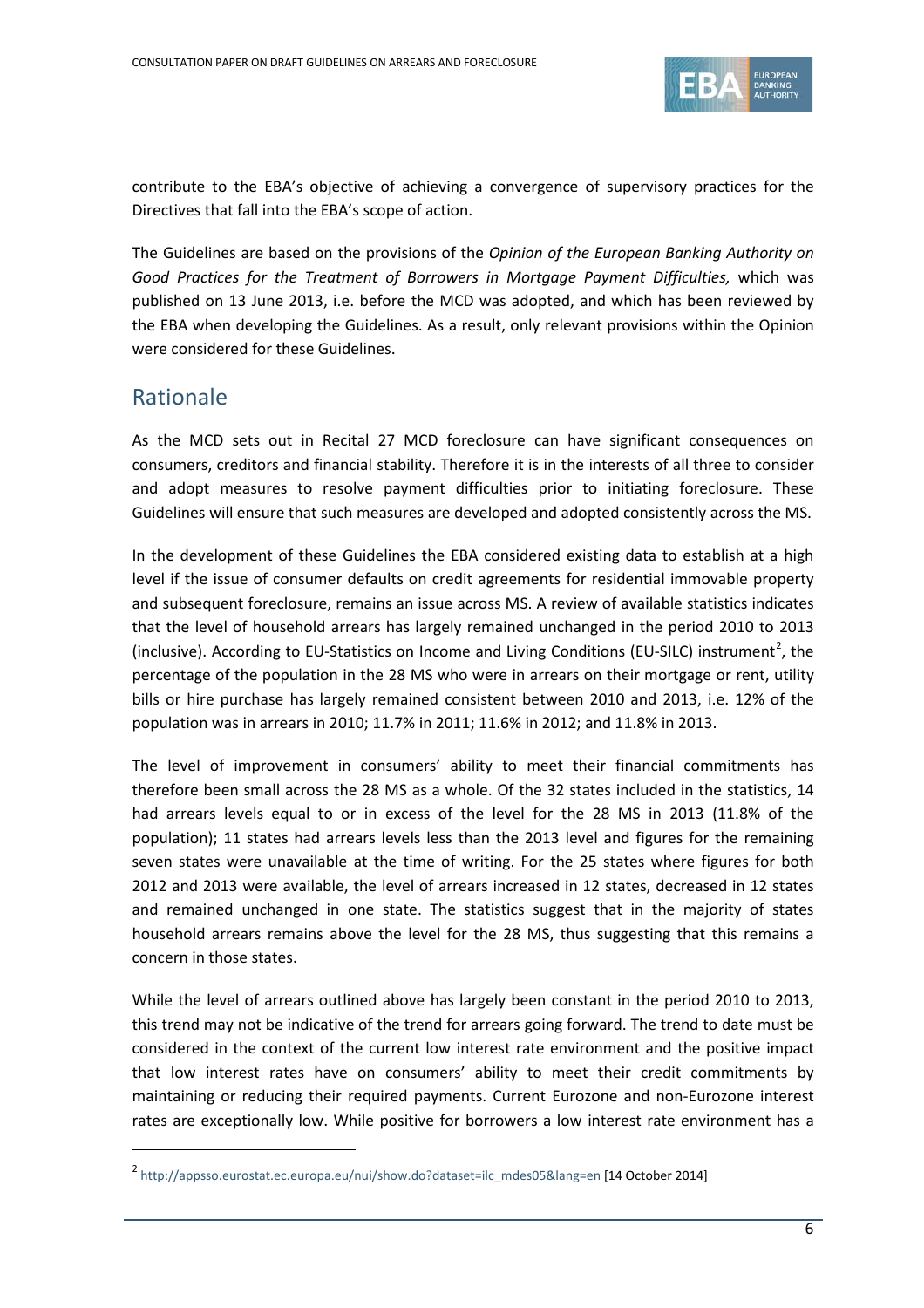

negative effect on savers and pensioners and as such current interest levels are unsustainable. In a 2010 World Bank paper on Mortgage Debt in Central and Eastern Europe<sup>[3](#page-6-0)</sup>, consumers with variable interest credit agreements were identified as being particularly vulnerable to changes in interest rates. A change in interest rates was identified as a potential shock to consumers, similar to a change in consumers' income levels. Therefore the current level of arrears may deteriorate in an environment of increasing interest rates because the payment burden on consumers will also increase and may push currently performing loans into default.

As evidenced by the statistics above, household arrears persist in the 28 MS with little improvement. This lack of meaningful improvement coupled with the likelihood of increasing pressure on consumers' ability to meet their credit commitments in the future (following interest rate increases) indicates that the number of consumers in payment difficulties may increase going forward. This will be felt particularly in MS where the level of credit agreements that are subject to an adjustable rate is significant<sup>[4](#page-6-1)</sup>. This likely upward trend will mean that dealing with consumers in payment difficulties will continue to be an on-going, if not a greater, task for creditors in the future. While foreclosure is an option for creditors when dealing with nonperforming loans, the European Commission in Recital 27 encourages creditors to consider foreclosure as a last resort and instead to act with forbearance. The negative effects of foreclosure are identified in a paper on Household Debt and the European Crisis presented to the 2013 ECRI conference<sup>[5](#page-6-2)</sup>, where it is asserted that foreclosure causes losses to society generally as well as failing to improve the situation of the creditors. This is because properties may be sold for less than they would achieve in an unforced sale; and as a result the prices of properties in the market decrease or properties become vacant which in turn can exacerbate the mortgage crisis.

In the context of the evidence set out above, it is important that consumers in payment difficulties are protected through requirements on arrears and foreclosure and that these consumers are treated consistently across the European Union. In that regard, the following Guidelines provide assistance to MS in the transposition of Article 28 MCD and assistance to competent authorities in giving effect to the provisions within this Article.

These Guidelines were developed after consideration of good practices currently in use by National Supervisory Authorities and creditors, which had previously been identified in the EBA Opinion on Good Practices for the Treatment of Borrowers in Mortgage Payment Difficulties<sup>[6](#page-6-3)</sup>.

j

<span id="page-6-0"></span><sup>&</sup>lt;sup>3</sup> Policy Research Working Paper 5202: Mortgage Finance in Central and Eastern Europe Opportunity or Burden? by Thorsten Beck, Katie Kibuuka, Erwin Tiongson. The World Bank Europe and Central Asia Region Poverty Reduction and Economic Management Sector Unit, February 2010

<span id="page-6-1"></span><sup>&</sup>lt;sup>4</sup> Per the European Mortgage Federation's Hypostat 2013: A Review of Europe's Mortgage and Housing Markets, the level of variable rate or adjustable rate credit agreements differs across the MS. In a number of MS the share of the national mortgage market which is subject to an adjustable rate was significant for the period 2007 to 2012.

<span id="page-6-2"></span><sup>5</sup> Household Debt and the European Crisis: Research paper No. 13, June 2013, by Ales Chmler. Paper presented at the European Credit Research Institute Conference, 16 May 2013.

<span id="page-6-3"></span> $6$  The EBA Opinion on Good Practices for the Treatment of Borrowers in Mortgage Payment Difficulties was published on 13 June 2013.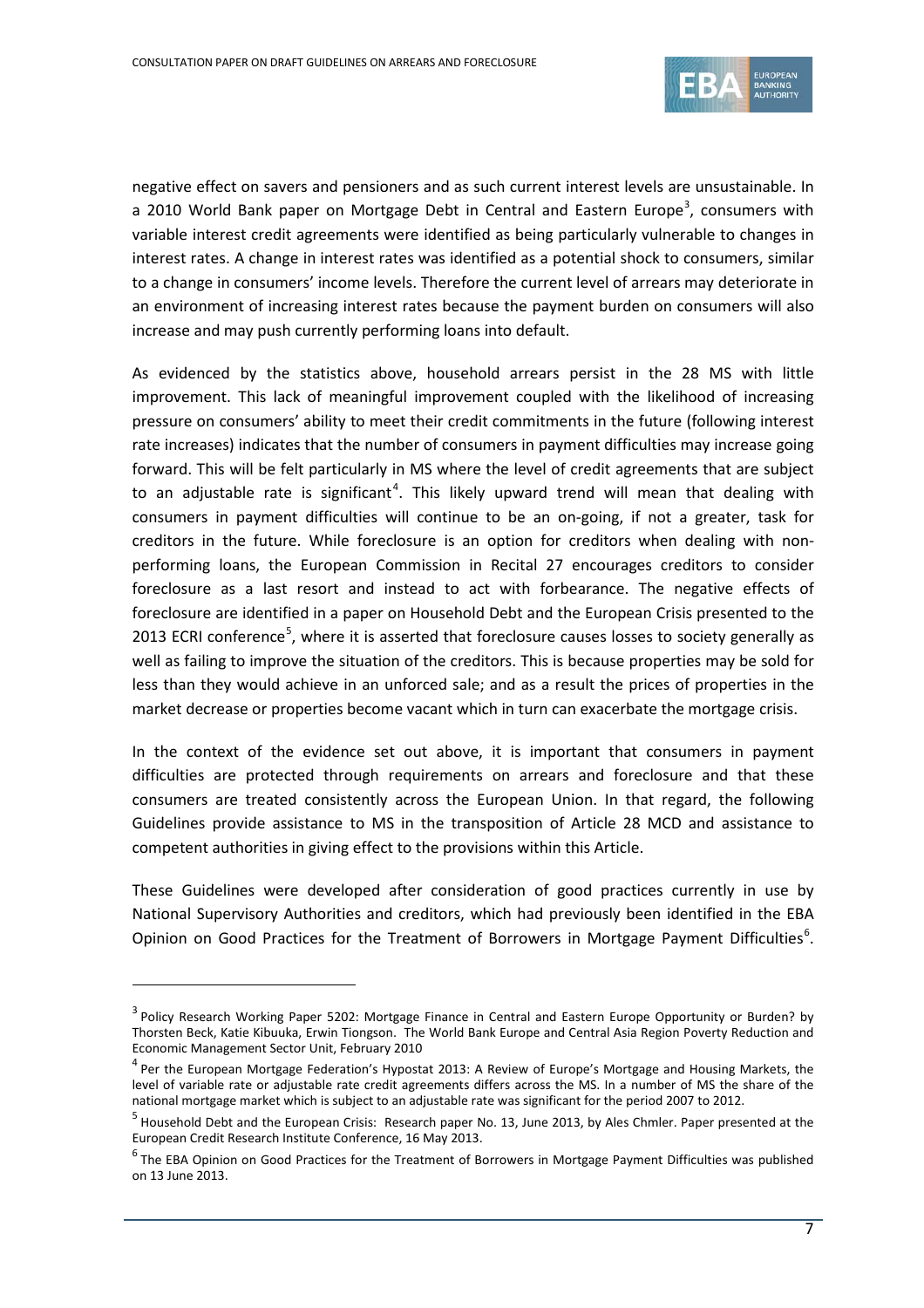

Now that the Mortgage Credit Directive has been adopted, the EBA has decided to review the Opinion in light of the provisions of Article 28 MCD.

As a result, only relevant provisions within the Opinion were considered for these Guidelines, and they will assist competent authorities and financial institutions in giving effect to Article 28 MCD. The Opinion will be superseded by these Guidelines.

[https://www.eba.europa.eu/documents/10180/604521/EBA+Opinion+on+Good+Practices+for+Borrowers+in+Payment](https://www.eba.europa.eu/documents/10180/604521/EBA+Opinion+on+Good+Practices+for+Borrowers+in+Payment+Difficulties.pdf) [+Difficulties.pdf](https://www.eba.europa.eu/documents/10180/604521/EBA+Opinion+on+Good+Practices+for+Borrowers+in+Payment+Difficulties.pdf)

**.**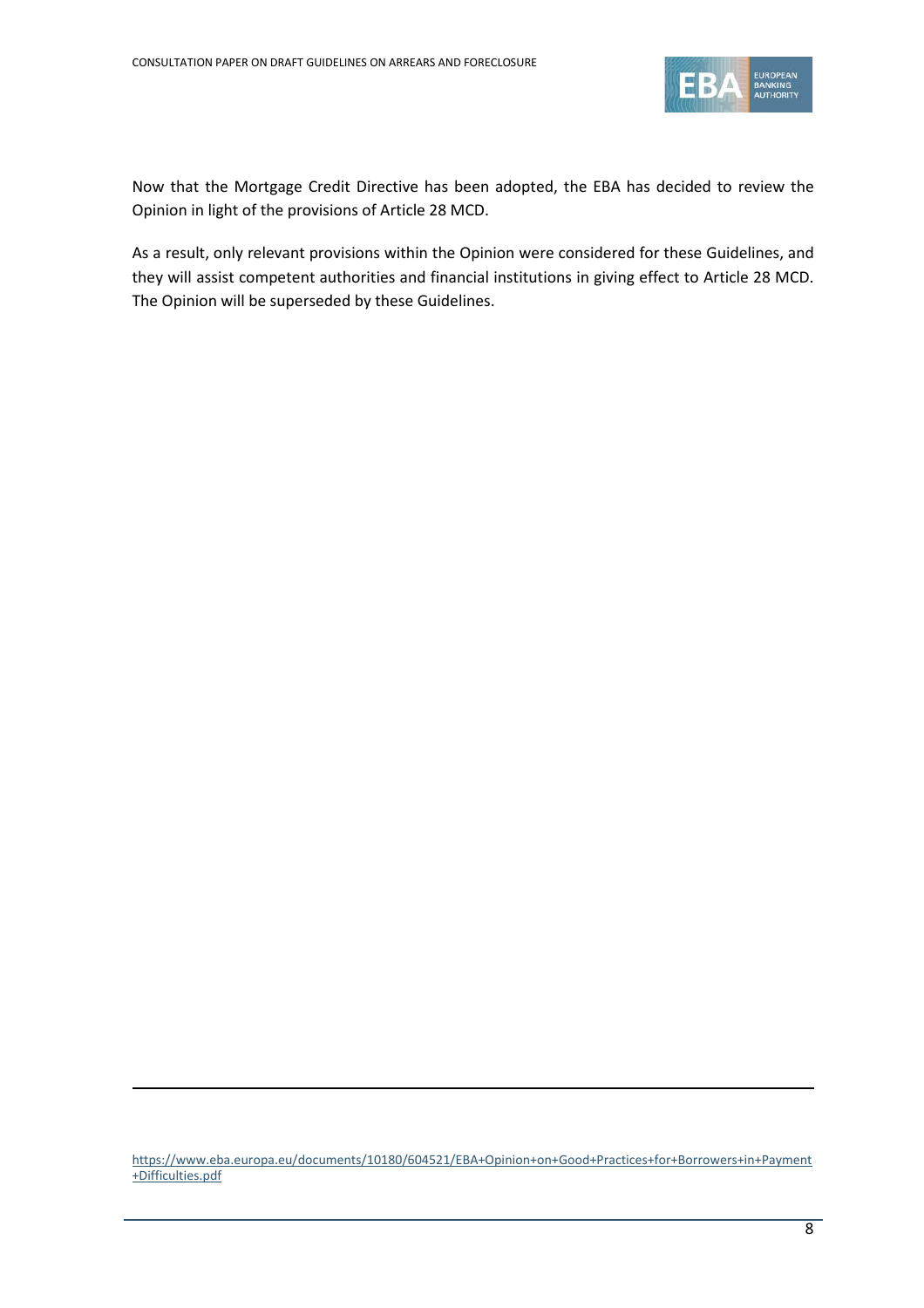

# 4. Draft Guidelines on arrears and foreclosure

# Status of these Guidelines

This document contains guidelines issued pursuant to Article 16 of Regulation (EU) No 1093/2010 of the European Parliament and of the Council of 24 November 2010 establishing a European Supervisory Authority (European Banking Authority), amending Decision No 716/2009/EC and repealing Commission Decision 2009/78/EC ('*the EBA Regulation'*). In accordance with Article 16(3) of the EBA Regulation, competent authorities and financial institutions must make every effort to comply with the guidelines.

Guidelines set out the EBA's view of appropriate supervisory practices within the European System of Financial Supervision or of how Union law should be applied in a particular area. The EBA therefore expects all competent authorities and financial institutions to whom guidelines are addressed to comply with these guidelines. Competent authorities to whom guidelines apply should comply by incorporating them into their supervisory practices as appropriate (e.g. by amending their legal framework or their supervisory processes), including where guidelines are directed primarily at financial institutions.

Following the end of the consultation process, the EBA will finalise the draft guidelines considering the response to this consultation paper as well as any opinion of the Banking Stakeholder Group. The final guidelines will be published soon thereafter, and will be applicable from the transposition date of the Mortgage Credit Directive, which is 21 March 2016.

## Reporting requirements

According to Article 16(3) of the EBA Regulation, competent authorities must notify the EBA as to whether they comply or intend to comply with these guidelines, or otherwise with reasons for non-compliance by the transposition date of the MCD of 21 March 2016. In the absence of any notification by this deadline, competent authorities will be considered by the EBA to be noncompliant. Notifications should be sent by submitting the form provided at Section 5 to [compliance@eba.europa.eu](mailto:compliance@eba.europa.eu) with the reference 'EBA/GL/201x/xx'. Notifications should be submitted by persons with appropriate authority to report compliance on behalf of their competent authorities.

Notifications will be published on the EBA website, in line with Article 16(3).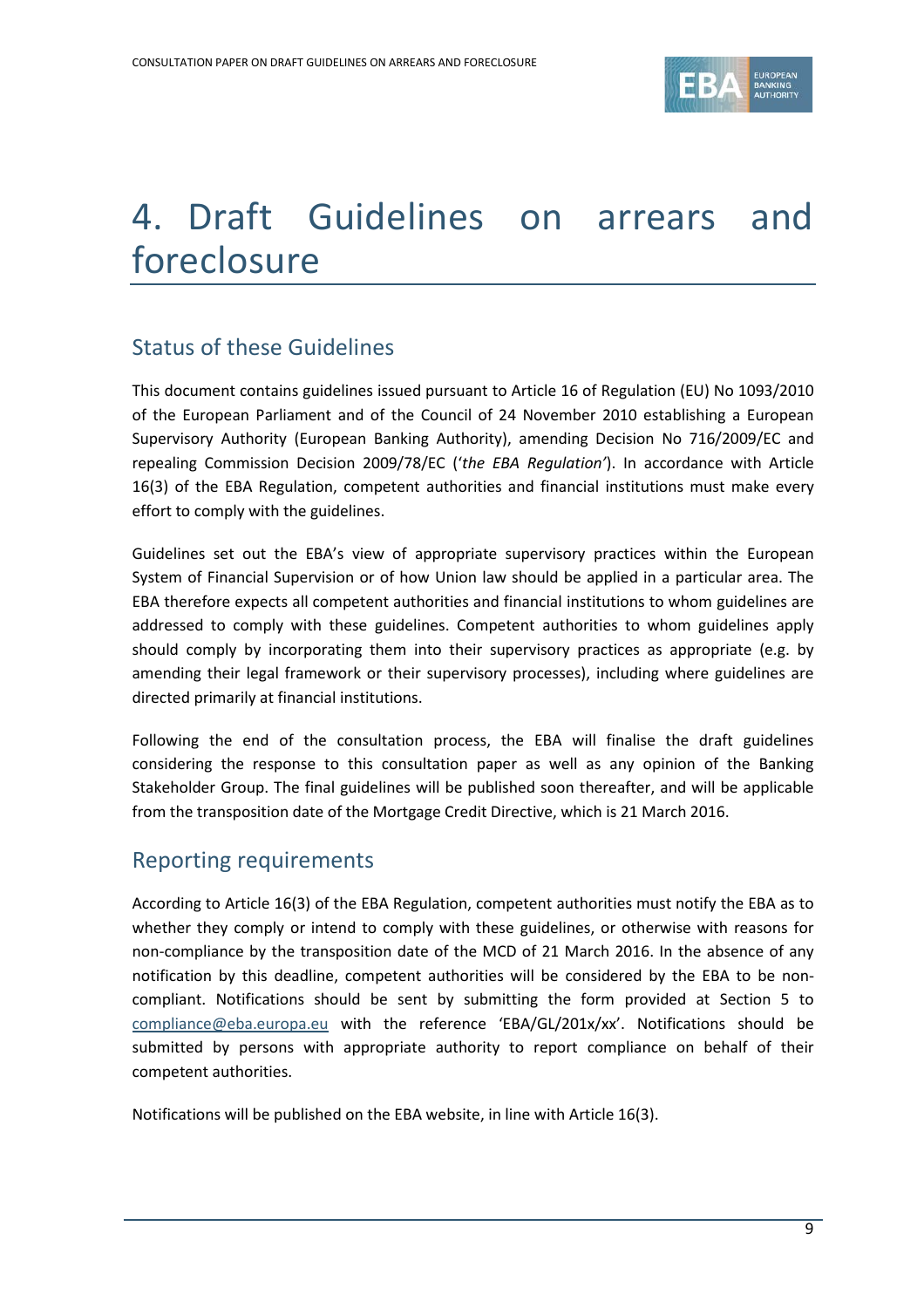

# Title I - Subject matter, scope and definitions

## **Subject matter**

These Guidelines set out greater detail on how financial institutions should give effect to the relevant provisions in Article 28 of Directive 2014/17/EU (Mortgage Credit Directive – MCD).

## **Scope**

These Guidelines deal with the requirement set out in Article 28 MCD in respect of credit agreements which fall under the scope of and as specified in Article 3 MCD.

These Guidelines are addressed to competent authorities as defined in point (2) of Article 4 of Regulation (EU) No 1093/2010 (Regulation establishing the EBA – EBA Regulation).

## **Definitions**

For the purposes of these Guidelines the definitions set out in Article 4 MCD apply.

## **Outsourcing**

 $\overline{a}$ 

In the case where the activity of the creditor is in whole or in parts outsourced to third parties, or carried out by another entity in other ways, creditors should ensure that in doing so, that they comply with the requirements established in the CEBS Guidelines on outsourcing.<sup>[7](#page-9-0)</sup> This includes, in particular, guideline 2, which provides that "the ultimate responsibility for the proper management of the risks associated with outsourcing or the outsourced activities lies with an outsourcing institution's senior management".

<span id="page-9-0"></span><sup>7</sup> See CEBS (2006), *Guidelines on outsourcing*, at <https://www.eba.europa.eu/documents/10180/104404/GL02OutsourcingGuidelines.pdf.pdf>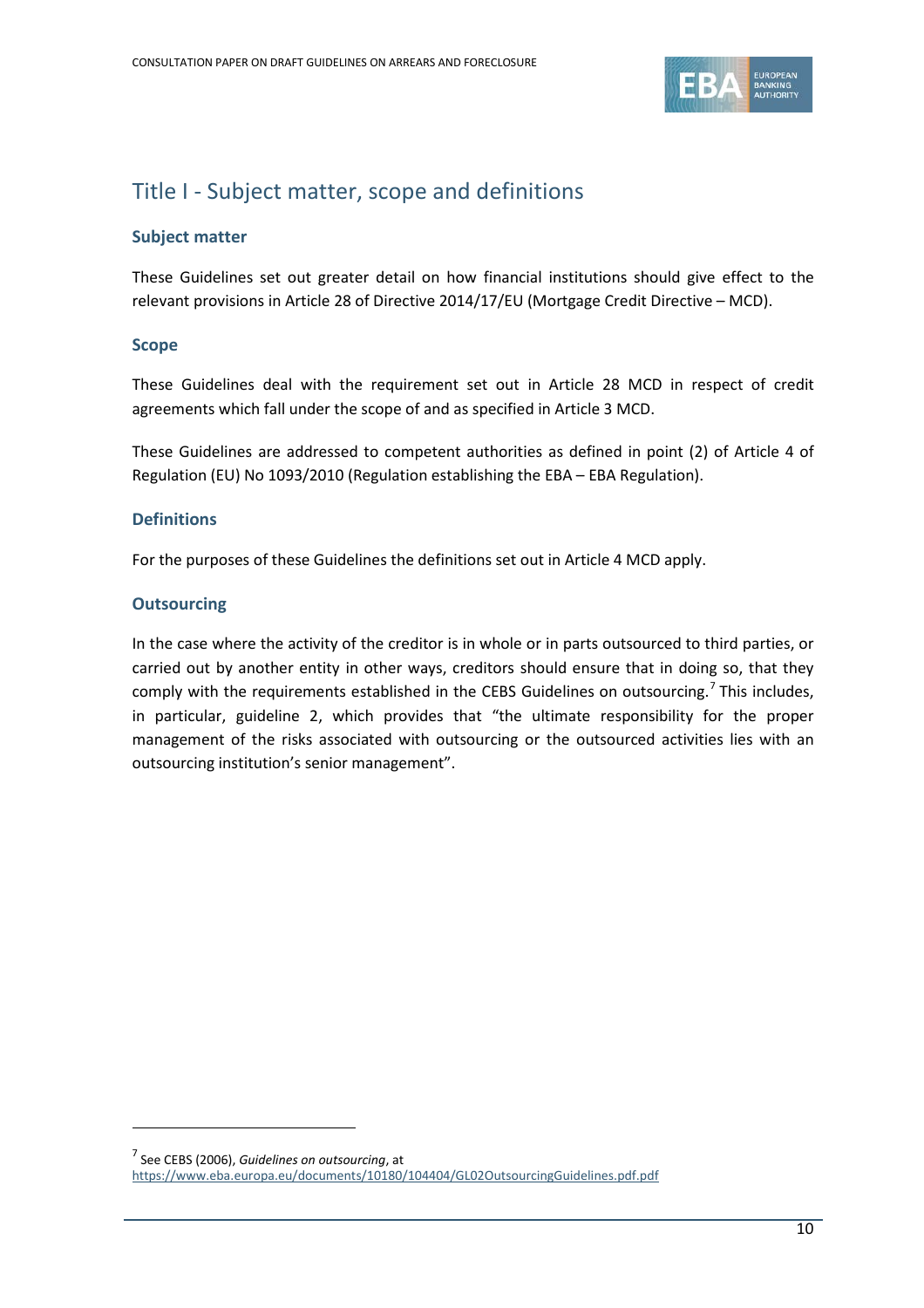

# Title II- Requirements regarding arrears and foreclosure under Article 28 MCD

## **1. Establishment of policies and procedures**

- 1.1 The creditor should establish procedures to detect early indications of consumers going into payment difficulties.
- 1.2 The creditor should establish policies and procedures for the effective handling of and engagement with consumers in payment difficulties.
- 1.3 The creditor should provide adequate training for staff dealing with consumers in payment difficulties.
- 1.4 The creditor should review these policies and procedures regularly.

## **2. Engagement with the consumer**

- 2.1 When a consumer goes into payment difficulties, the creditor should work with the consumer to establish why the difficulties have arisen and for the creditor to take appropriate steps.
- 2.2 The creditor should conduct meetings with the consumer in relation to their payment difficulties in privacy having regard to data protection legislation and not disclosing personal information to a third party without a consumer's consent.
- 2.3 The creditor, as well as any agents acting on behalf of the creditor, should maintain a level of contact and communication with a consumer in payment difficulties that is proportionate to the information requirements, and not excessive.

#### **3. Provision of information and assistance to the consumer**

- 3.1 The creditor should have a consumer engagement policy in place. This should ensure that they provide adequate information, for example, through websites and written materials, and support for consumers in, or concerned about, payment difficulties.
- 3.2 The creditor should communicate clearly and in plain language.
- 3.3 The creditor should provide support and, at least, the following information to consumers in payment difficulties:
	- a) the number of payments either missed or only paid in part;
	- b) the total sum of the payment shortfall;
	- c) the charges incurred as a result of the payment shortfall;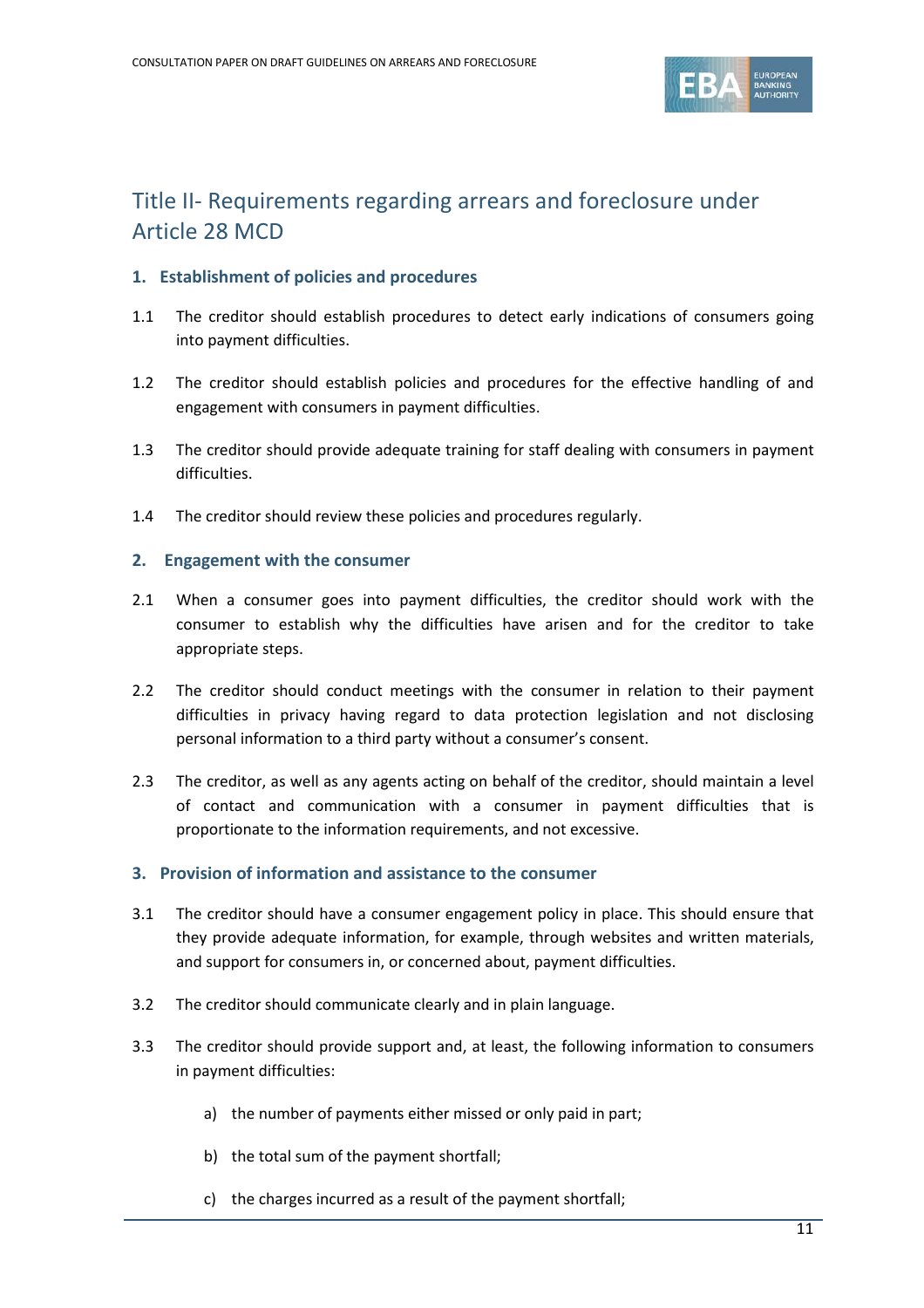

- d) the importance of the consumer co-operating with the creditor to resolve the situation.
- 3.4 In cases where the consumer's payment difficulties persist, the creditor should provide the following information to the consumer:
	- a) information regarding the consequences of missing payments (e.g. costs, default interest rate, possible loss of property, etc. ); and
	- b) information about available government/public schemes or support.

## **4. Resolution process**

- 4.1 The creditor should take into account the individual circumstances of the consumer, the consumer's interests and rights and his/her ability to repay when deciding on which steps/forbearance measures to take. Forbearance measures consist of concessions towards a consumer facing, or about to face, difficulties in meeting his/her financial commitments<sup>[8](#page-11-0)</sup>. Concessions to the consumer include:
	- 1. a total or partial refinancing of a credit agreement; and/or
	- 2. a modification of the previous terms and conditions of a credit agreement, which may include amongst others:
		- a) extend the term of the mortgage;
		- b) change the type of the mortgage;
		- c) defer payment of all or part of the instalment repayment for a period;
		- d) change the interest rate;
		- e) offer a payment holiday.

 $\overline{a}$ 

## **5. Documentation of dealings with the consumer and retention of records**

5.1 The creditor should document the reasons why the option(s) offered to the consumer are appropriate for his/her individual circumstances and should make and retain adequate

<span id="page-11-0"></span><sup>&</sup>lt;sup>8</sup> EBA FINAL draft Implementing Technical Standards on supervisory reporting on forbearance and non-performing exposures under article 99(4) of Regulation (EU) No 575/2013.

[http://www.eba.europa.eu/documents/10180/449824/EBA-ITS-2013-03+Final+draft+ITS+on+Forbearance+and+Non](http://www.eba.europa.eu/documents/10180/449824/EBA-ITS-2013-03+Final+draft+ITS+on+Forbearance+and+Non-performing+exposures.pdf/a55b9933-be43-4cae-b872-9184c90135b9)[performing+exposures.pdf/a55b9933-be43-4cae-b872-9184c90135b9](http://www.eba.europa.eu/documents/10180/449824/EBA-ITS-2013-03+Final+draft+ITS+on+Forbearance+and+Non-performing+exposures.pdf/a55b9933-be43-4cae-b872-9184c90135b9)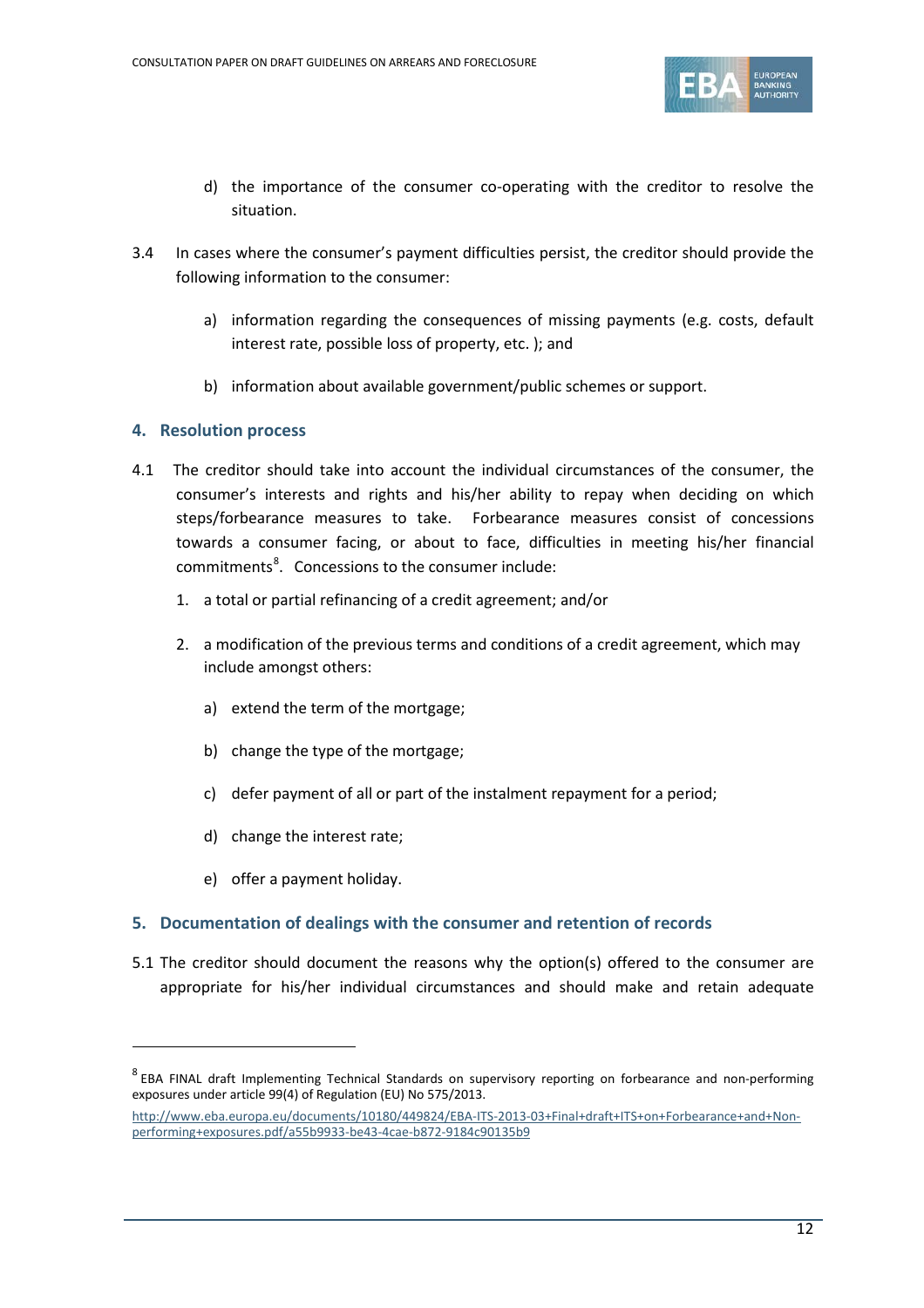

records of its dealings with the consumer in payment difficulties for a reasonable period of time.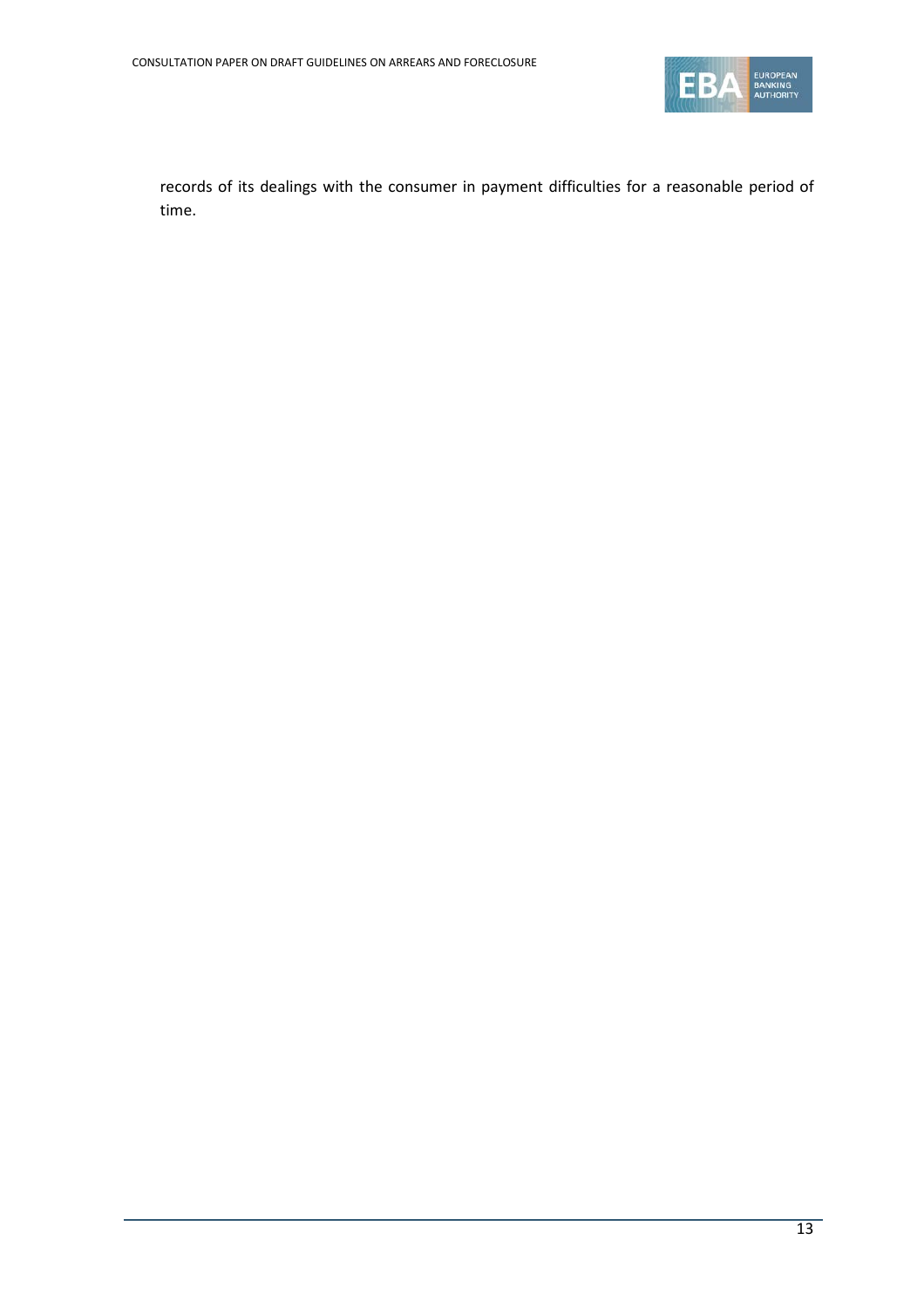

# Title III- Final provisions and implementation

Competent authorities should implement these Guidelines by incorporating them in their supervisory processes and procedures by 21 March 2016.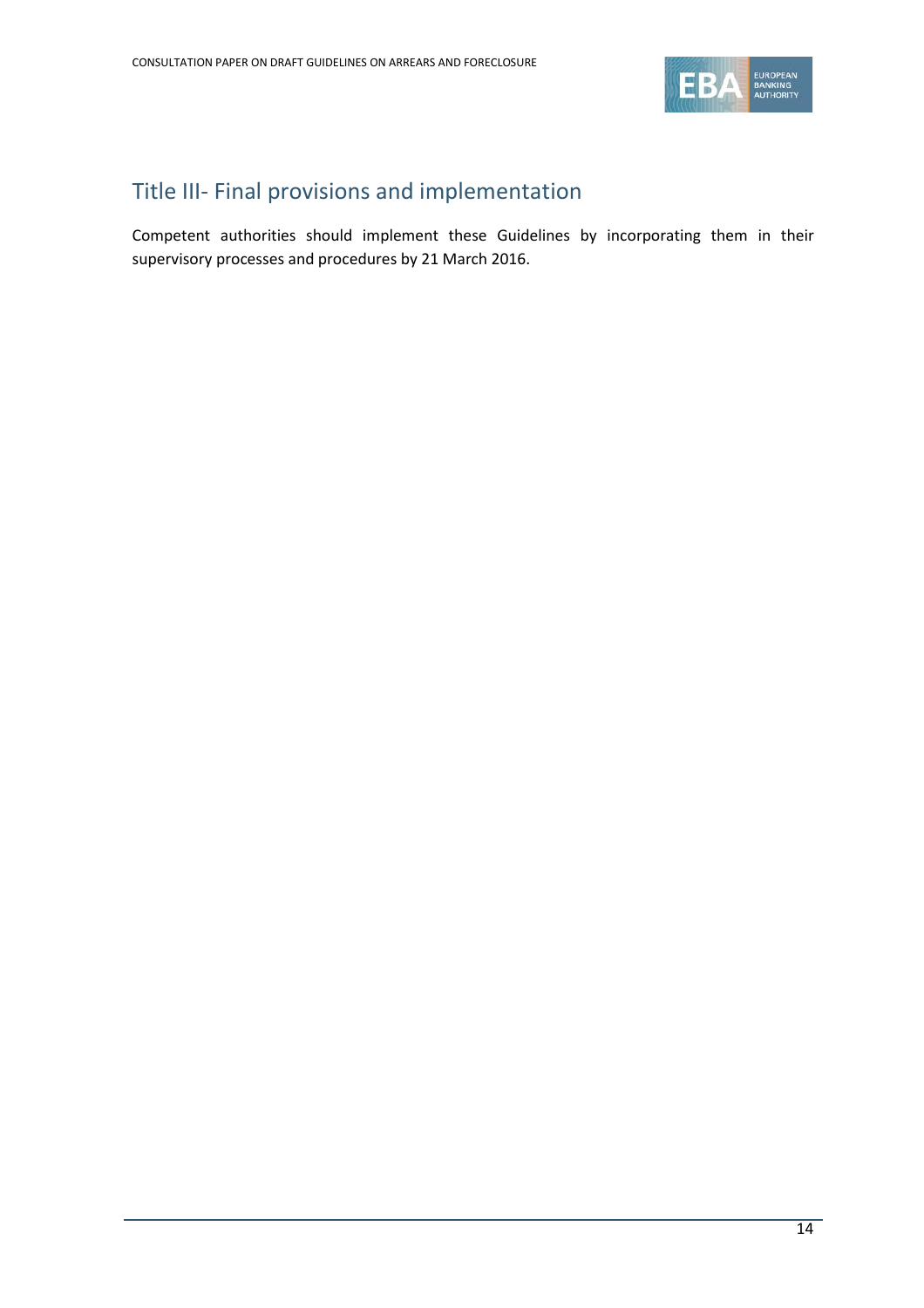

# Overview of questions for consultation

**Question 1:** Do you agree with the proposed Guidelines? If not, outline why you disagree and how the Guidelines could be improved. Please respond separately for each of the five Guidelines.

**Question 2:** Are there any additional requirements that you would suggest adding to the Guidelines? If so, outline the reason(s) for each proposed additional requirement.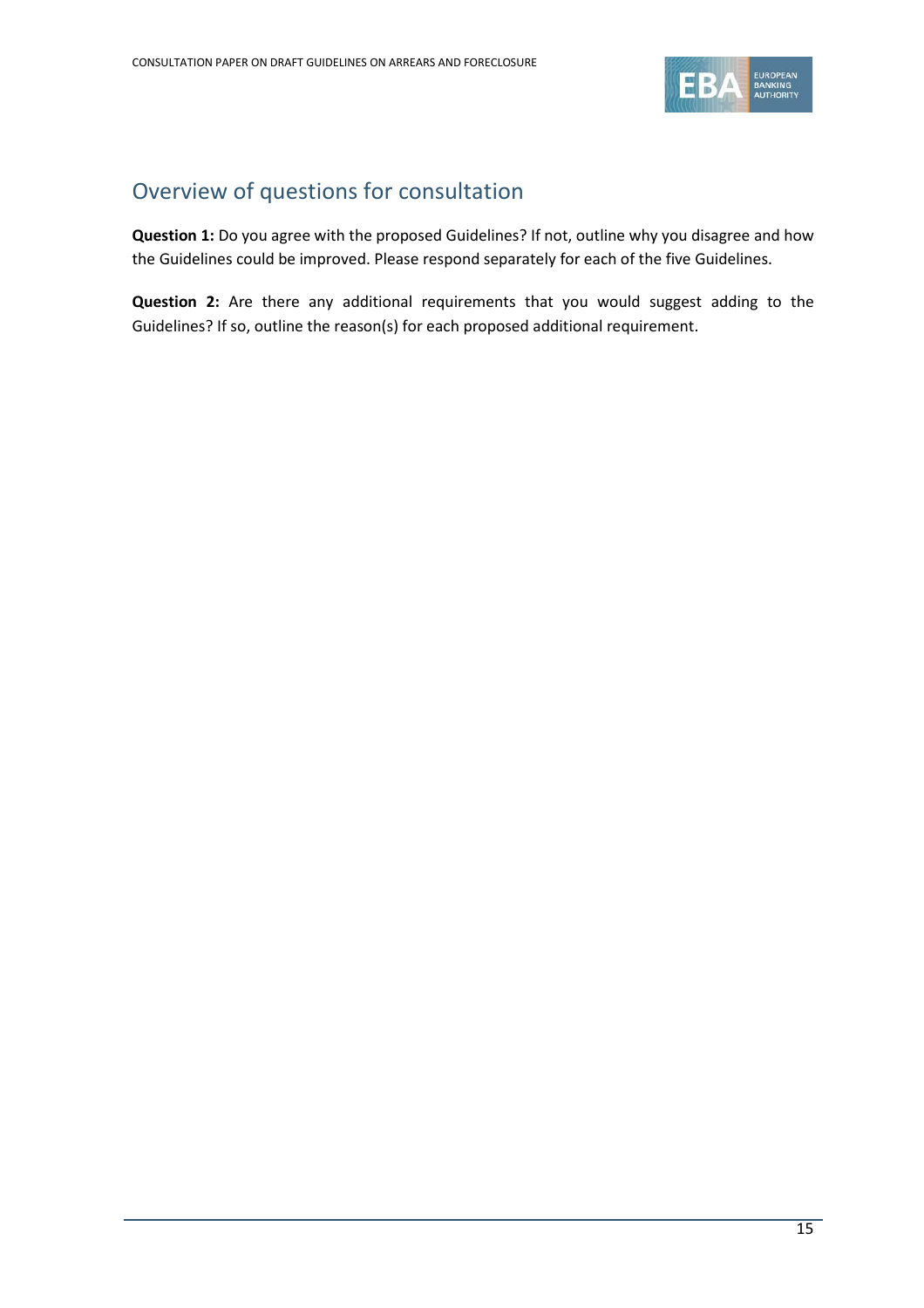

# 5. Accompanying documents

# 5.1 Cost-benefit analysis / impact assessment

## **5.1.1 Problem identification**

Mortgage borrowing for the purchase of private real estate property is one of the most important financial commitments of a large number of consumers of financial services. Firstly, the borrowed amount often significantly exceeds the actual wealth and annual income of mortgage borrowers. Secondly, the length of the commitment often exceeds a specific period in the life cycle of borrowing individuals. Thirdly, the decision to borrow and purchase private real estate property by a mortgage loan significantly affects multiple areas of the consumer's life, including family situation.

For this set of reasons, problems related to, for instance, the repayment of a mortgage loan and potential foreclosure proceedings risk causing severe detriment to consumers. At the same time, despite having some incentive to seize and sell the property, creditors entering foreclosure proceedings might only be able to achieve a reduced price, all the more in an environment of declining real estate markets and market-wide asset devaluation dynamics. Depending on the size of the national mortgage market, the degree of conservativeness of lending decisions, and general economic conditions, defaults of a large number of individual borrowers can put banks and mortgage lenders (creditors) under severe stress, threatening the solvency of individual institutions and potentially even the soundness of national and global banking systems. Recent economic history provides illustrative examples of the risks which destructive developments in real estate markets can pose to the stability of the entire financial system. <sup>[9](#page-15-0)[10](#page-15-1)</sup>

## **5.1.2 Policy objectives**

The general, high-level objectives of these Guidelines are the protection of consumers, the safety and soundness of the European banking system, and the stability, efficiency and integrity of the financial system. In addition, they aim at promoting convergence of regulatory frameworks and the functioning of the internal market in the EU. More specifically, these Guidelines are intended to improve the protection of mortgage borrowers in payment difficulties. At a technical level, they are meant to assist competent authorities in the implementation of Article 28 of the Mortgage Credit Directive and its application to credit institutions and non-credit institutions.

 $\overline{a}$ 

<span id="page-15-0"></span> $9$  EBA: Consumer Trends Report (2014)

<span id="page-15-1"></span> $^{10}$  EU COM: National Measures and Practices to avoid Foreclosure Procedures for Residential Mortgage Loans (2011)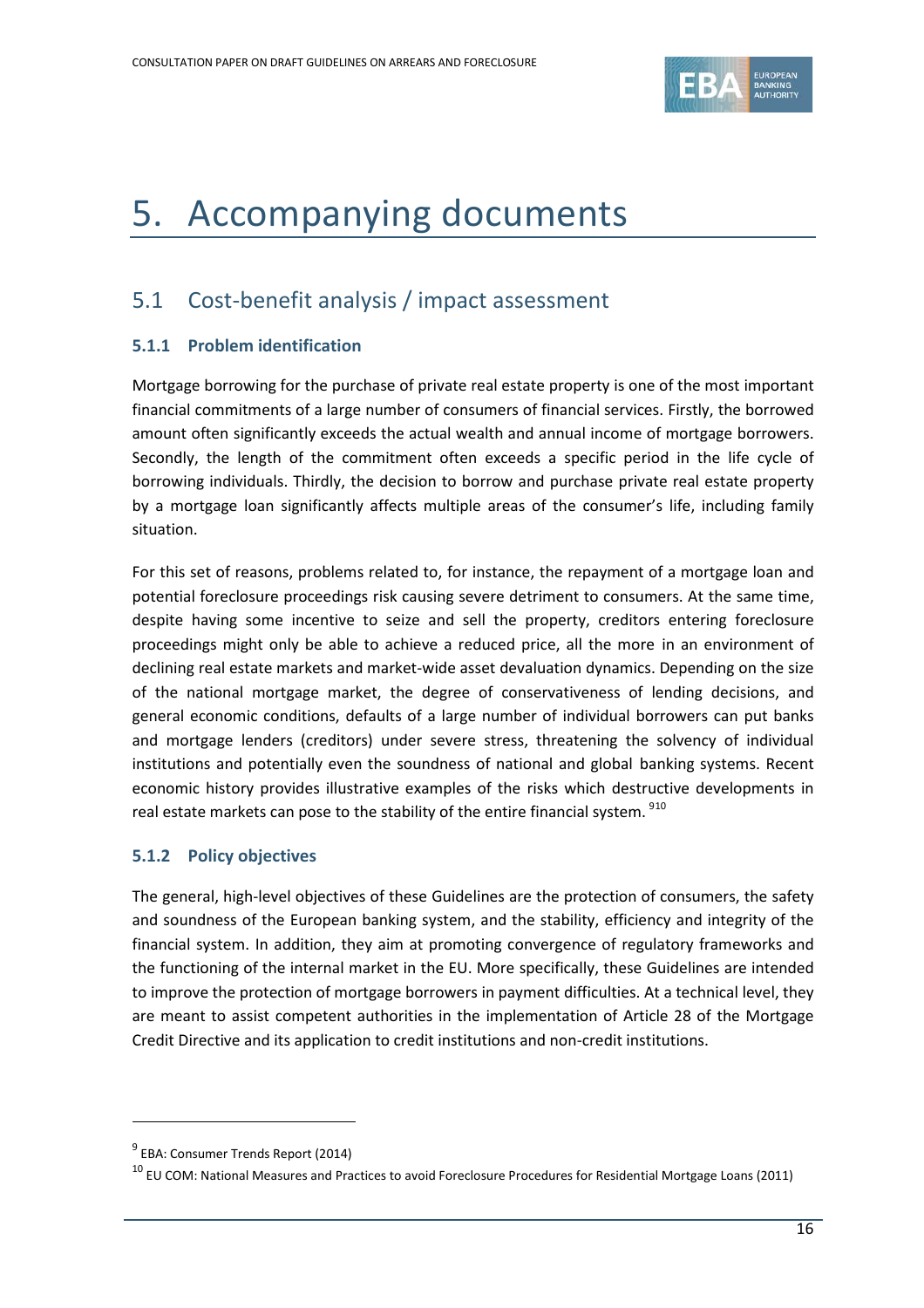

## **5.1.3 Baseline scenario and options considered**

To address the above-mentioned issues, EBA could either

- i. Keep its current Opinion on Good Practices for the Treatment of Borrowers in Mortgage Payment Difficulties (Option 1)
- ii. Convert the practices of that Opinion which are relevant to Art. 28 MCD into Guidelines and revise the remaining parts of that Opinion (Option 2)

whereby Option 1 coincides with the baseline scenario.

## **5.1.4 Analysis of costs**

There would be no incremental costs of choosing Option 1, neither for competent authorities, nor for creditors or consumers. Analogously, none of the potential benefits could be reaped.

#### **Survey**

In order to inform the Impact Assessment of the adoption of Option 2, and in particular, the impact of these proposed EBA guidelines in terms of the compliance effort that will need to be made by financial institutions, the EBA gathered information from national competent authorities about the extent to which their existing national requirements already meet the Guidelines. The EBA received detailed responses regarding credit institutions (CIs) from 22 national competent authorities and responses regarding non-credit institutions (NCIs) from 13 national competent authorities. In a number of MS, non-credit institutions do not provide mortgage credit, while in other cases it has not yet been determined which authority will supervise non-credit institutions when providing mortgage credit. Therefore, several MS did not include responses to the survey for non-credit institutions.

Table 1 below shows, for each guideline and for each creditor type (credit institution and noncredit institution), the extent to which existing national requirements meet, exceed or are lower than the proposed Guidelines, or whether there are no national requirements in place at all.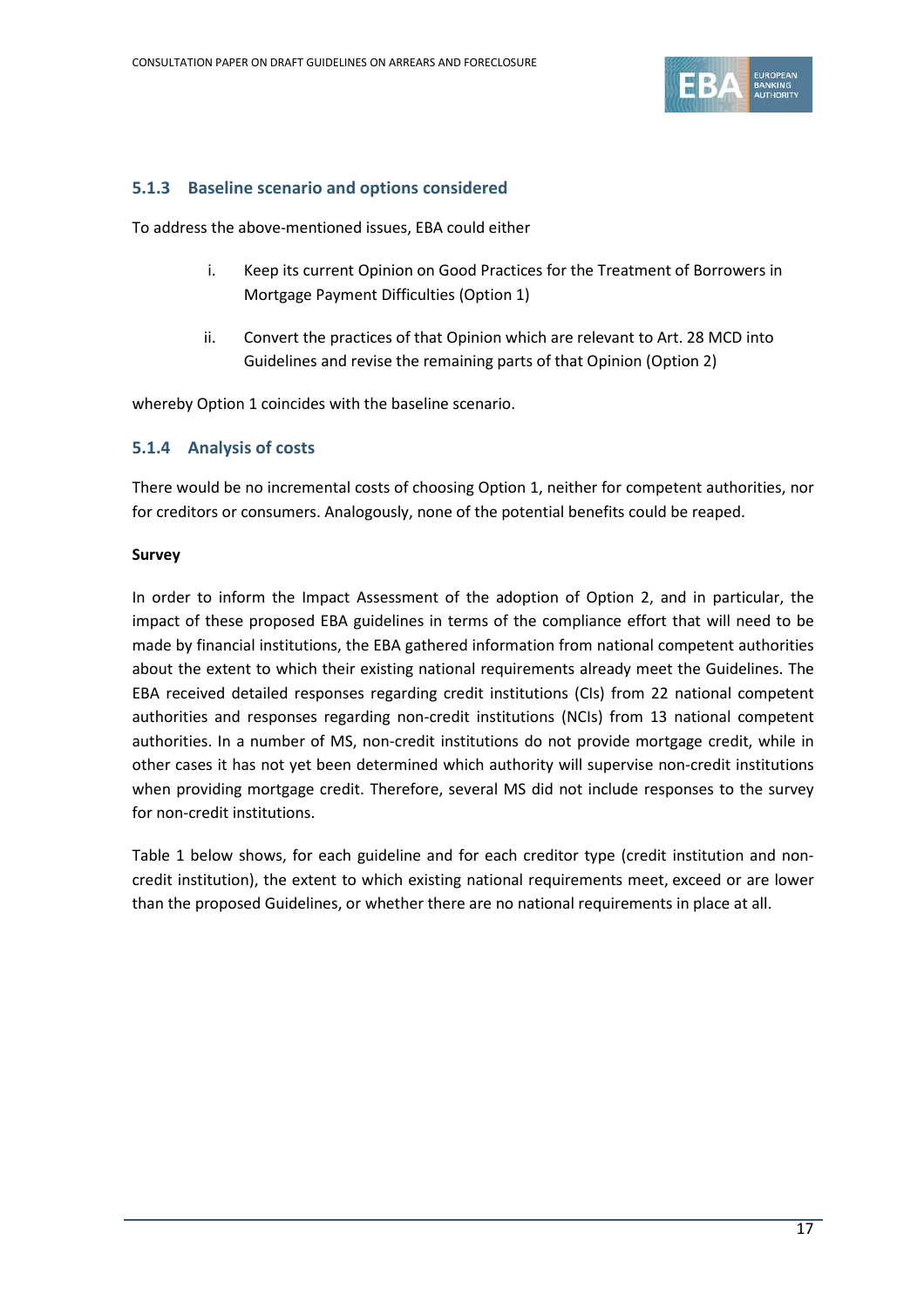

| <b>Table 1: Overview</b><br>of responses |       |            | Number of MS where proposed<br>guidelines are already met      |                                                                                                         | Number of MS where proposed guidelines<br>are not currently met                      |                                                    |                           |                                                                                          |
|------------------------------------------|-------|------------|----------------------------------------------------------------|---------------------------------------------------------------------------------------------------------|--------------------------------------------------------------------------------------|----------------------------------------------------|---------------------------|------------------------------------------------------------------------------------------|
|                                          |       |            | MS where the<br>proposed<br><b>Guideline is</b><br>already met | <b>MS where higher</b><br>requirements than<br>the proposed<br><b>Guideline are</b><br>already in place | <b>MS where lower</b><br>requirements than the<br>proposed Guideline<br>are in place | MS where no<br>requirements at<br>all are in place | <b>Total</b><br>responses | <b>Percentage of MS where</b><br>the proposed Guideline<br>is already met or<br>exceeded |
|                                          | 1.1   | CI         | 14                                                             | 2                                                                                                       | 3                                                                                    | 3                                                  | 22                        | 73%                                                                                      |
|                                          |       | <b>NCI</b> | $\overline{7}$                                                 | 0                                                                                                       | $\overline{2}$                                                                       | 4                                                  | 13                        | 54%                                                                                      |
|                                          | $1.2$ | CI         | 10                                                             | 3                                                                                                       | 6                                                                                    | 3                                                  | 22                        | 59%                                                                                      |
| G1                                       |       | <b>NCI</b> | 5                                                              | $\overline{2}$                                                                                          | $\mathbf{1}$                                                                         | 5                                                  | 13                        | 54%                                                                                      |
|                                          | 1.3   | <b>CI</b>  | $\overline{7}$                                                 | $\mathbf{1}$                                                                                            | $\overline{7}$                                                                       | $\overline{7}$                                     | 22                        | 36%                                                                                      |
|                                          |       | <b>NCI</b> | 4                                                              | $\mathbf{1}$                                                                                            | $\mathbf{1}$                                                                         | $\overline{7}$                                     | 13                        | 38%                                                                                      |
|                                          | 1.4   | CI         | 6                                                              | $\mathbf 0$                                                                                             | 8                                                                                    | 8                                                  | 22                        | 27%                                                                                      |
|                                          |       | <b>NCI</b> | $\overline{2}$                                                 | $\mathbf 0$                                                                                             | 4                                                                                    | $\overline{7}$                                     | 13                        | 15%                                                                                      |
|                                          | 2.1   | CI         | 11                                                             | $\mathbf{1}$                                                                                            | 6                                                                                    | $\overline{4}$                                     | 22                        | 55%                                                                                      |
|                                          |       | <b>NCI</b> | 5                                                              | $\mathbf{1}$                                                                                            | $\overline{2}$                                                                       | 5                                                  | 13                        | 46%                                                                                      |
| G2                                       | 2.2   | C1         | 14                                                             | $\mathbf{0}$                                                                                            | 3                                                                                    | 5                                                  | 22                        | 64%                                                                                      |
|                                          |       | <b>NCI</b> | 6                                                              | $\overline{0}$                                                                                          | 0                                                                                    | $\overline{7}$                                     | 13                        | 46%                                                                                      |
|                                          | 2.3   | C1         | 10                                                             | $\overline{2}$                                                                                          | 3                                                                                    | $\overline{7}$                                     | 22                        | 55%                                                                                      |
|                                          |       | <b>NCI</b> | 5                                                              | $\mathbf{1}$                                                                                            | $\pmb{0}$                                                                            | $\overline{7}$                                     | 13                        | 46%                                                                                      |
|                                          | 3.1   | CI         | 3                                                              | $\overline{2}$                                                                                          | 6                                                                                    | 11                                                 | 22                        | 23%                                                                                      |
|                                          |       | <b>NCI</b> | $\mathbf{1}$                                                   | $\overline{2}$                                                                                          | 3                                                                                    | $\overline{7}$                                     | 13                        | 23%                                                                                      |
|                                          | 3.2   | <b>CI</b>  | 11                                                             | $\mathbf{1}$                                                                                            | $\overline{2}$                                                                       | 8                                                  | 22                        | 55%                                                                                      |
| G <sub>3</sub>                           |       | <b>NCI</b> | 6                                                              | $\mathbf{1}$                                                                                            | 0                                                                                    | 6                                                  | 13                        | 54%                                                                                      |
|                                          | 3.3   | CI         | 9                                                              | $\mathbf{1}$                                                                                            | 8                                                                                    | 4                                                  | 22                        | 45%                                                                                      |
|                                          |       | <b>NCI</b> | $\overline{7}$                                                 | $\mathbf{1}$                                                                                            | 3                                                                                    | $\overline{2}$                                     | 13                        | 62%                                                                                      |
|                                          | 3.4   | CI         | 8                                                              | $\overline{2}$                                                                                          | $\overline{7}$                                                                       | 5                                                  | 22                        | 45%                                                                                      |
|                                          |       | <b>NCI</b> | 6                                                              | $\overline{2}$                                                                                          | 3                                                                                    | $\overline{2}$                                     | 13                        | 62%                                                                                      |
| G4                                       | 4.1   | CI         | 9                                                              | $\overline{2}$                                                                                          | 5                                                                                    | 6                                                  | 22                        | 50%                                                                                      |
|                                          |       | <b>NCI</b> | $\overline{\mathbf{4}}$                                        | $\overline{2}$                                                                                          | $\overline{2}$                                                                       | 5                                                  | 13                        | 46%                                                                                      |
| G5                                       | 5.1   | CI         | 5                                                              | $\overline{2}$                                                                                          | 4                                                                                    | 11                                                 | 22                        | 32%                                                                                      |
|                                          |       | <b>NCI</b> | $\overline{2}$                                                 | $\overline{2}$                                                                                          | 0                                                                                    | 9                                                  | 13                        | 31%                                                                                      |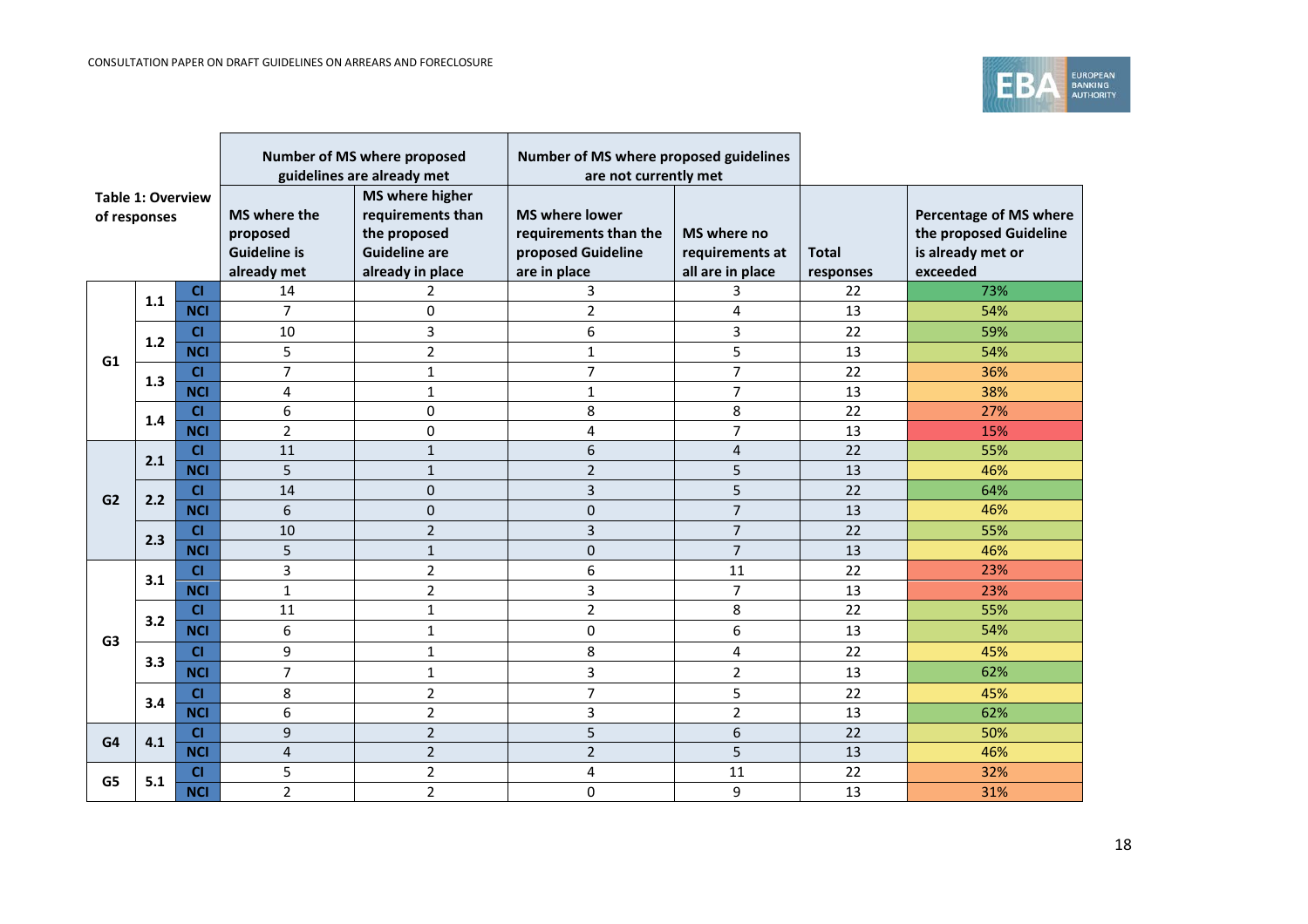

The following is a summary analysis of the likely cost impact to creditors in implementing each of the proposed Guidelines.

#### **G1: Establishment of policies and procedures**

The majority of MS already have requirements in place on credit institutions (16 of 22 MS) and non-credit institutions (7 of 13 MS) that meet or exceed Guideline 1.1. Therefore there should be limited costs to creditors to implement this Guideline.

To a lesser extent, MS already have requirements in place on credit institutions (13 of 22 MS) and non-credit institutions (7 of 13 MS) that meet or exceed Guideline 1.2. It is likely therefore that costs will be incurred by creditors in a small number of MS to establish policies and procedures for the effective handling of and engagement with consumers in payment difficulties.

In terms of Guidelines 1.3 and 1.4, there is a significantly lower number of MS that have requirements in place for both types of creditor that meet or exceed the proposed Guidelines. In the case of Guideline 1.3 regarding the provision of adequate training for staff dealing with consumers in payment difficulties, 8 MS have requirements on credit institutions and 5 MS have requirements on non-credit institutions that meet or exceed this guideline. It is likely therefore, that creditors will incur initial set up costs and on-going costs to implement this Guideline. Similarly in the case of Guideline 1.4 which requires that creditors review the policies and procedures regularly, there will be small costs to implement this Guideline incurred by credit institutions in 16 MS and non-credit institutions in 11 MS. However, of these MS 8 and 4 respectively already have lower requirements in place, therefore creditors already must comply with some requirements in this area so will only incur limited costs.

#### **G2: Engagement with the consumer**

More than half of MS already have requirements in place on creditors that meet or exceed each of the points under this Guideline. For credit institutions, there are lower requirements or no requirements in place in 10 MS for Guideline 2.1, 8 MS for Guideline 2.2 and 10 MS for Guideline 2.3. A similar situation exists for non-credit institutions whereby lower requirements or no requirements at all are in place in 7 MS for Guideline 2.1, 7 MS for Guideline 2.2 and 7 MS for Guideline 2.3. Costs will be incurred by both creditor types to put systems in place to implement this Guideline in the MS where such requirements are not already in place.

#### **G3: Provision of information and assistance to the consumer**

A significant number of MS (17 for credit institutions and 10 for non-credit institutions) do not already have requirements in place that meet Guideline 3.1, although of these 6 MS have lower requirements than the proposed Guidelines in place for credit institutions and 3 MS have lower requirements in place for non-credit institutions. There will therefore be initial costs to creditors to put in place a consumer engagement policy and to provide adequate information, for example, through websites and written materials, and support for consumers in, or concerned about, payment difficulties. Compliance with this Guideline will also place on-going costs on creditors as they update their consumer information.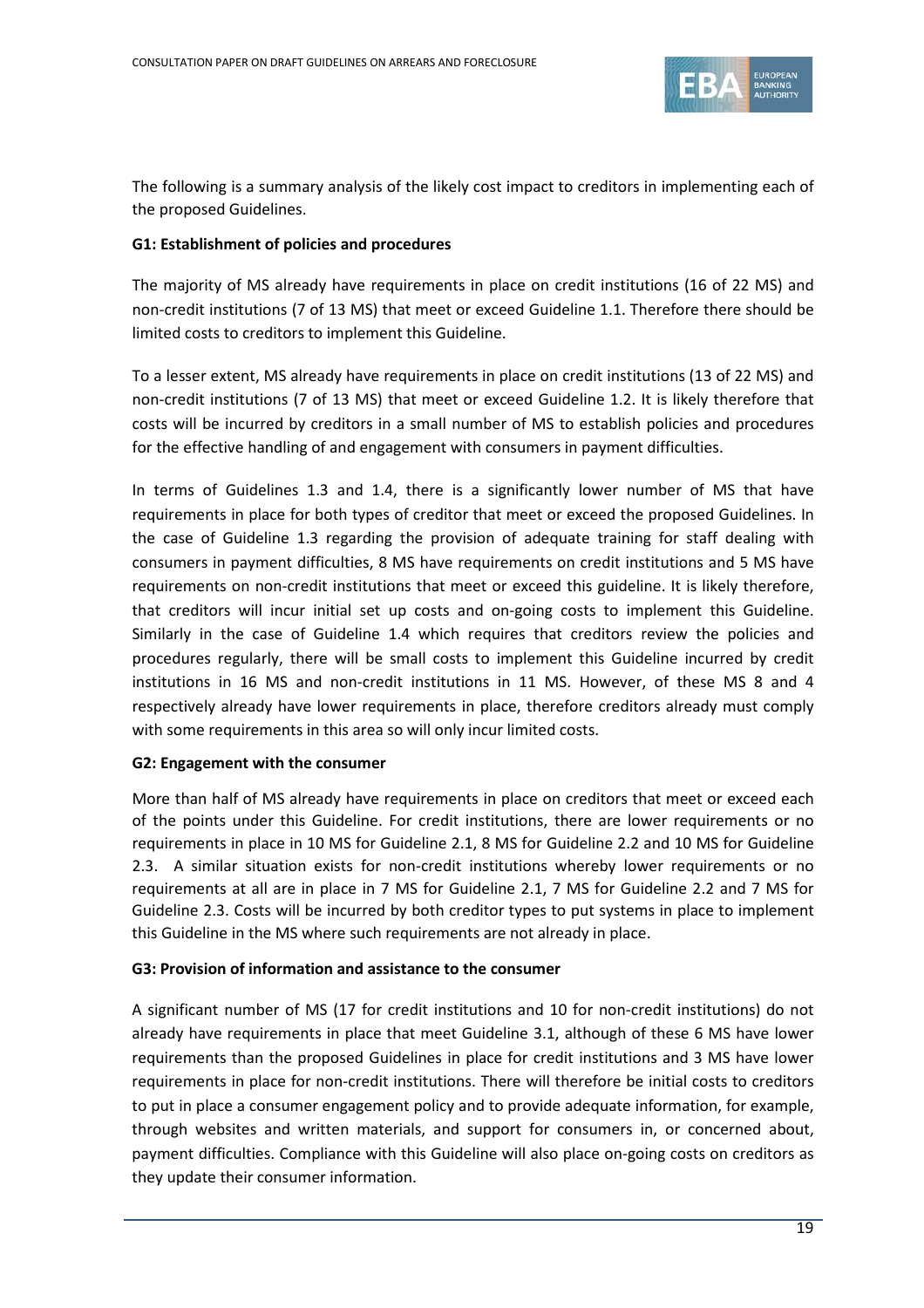

Higher numbers of MS, than for Guideline 3.1, have already requirements on credit institutions in place that meet or exceed Guideline 3.2 (12 MS), Guideline 3.3 (10 MS) and Guideline 3.4 (10 MS). However, costs will be incurred by creditors in half of the MS to implement these Guidelines.

## **G4: Resolution process**

Currently 11 MS who responded to the survey have national requirements on credit institutions that meet or exceed this Guideline. 6 of 13 MS also place requirements on non-credit institutions that meet or exceed the Guideline. Therefore, in some MS both types of creditor would need to incur one-off costs for the implementation of this Guideline and potentially also some modest, but unavoidable, costs related to the more frequent use of forbearance policies and abstinence from quick foreclosure proceedings $^{11}$  $^{11}$  $^{11}$ .

#### **G5: Documentation of dealings with the consumer and retention of records**

Where systems are not already in place to document the reasons why the option(s) offered to the consumer are appropriate for his/her individual circumstances and to make and retain adequate records of dealings with the consumer in payment difficulties for a reasonable period of time, creditors may incur some one-off, as well as on-going costs in introducing and maintaining these systems. This is likely to be a cost to both types of creditor as 15 of 22 MS in the case of credit institutions and 9 of 13 MS in the case of non-credit institutions do not already have requirements in place that meet or exceed this Guideline.

In summary, as Table 1 shows, there is a divergence in the level of requirements that are already in place across MS. This will result in creditors having to incur once-off and ongoing costs to implement these Guidelines.

Also Option 2 would imply one-of costs for competent authorities in the form of adjustments to national regulatory frameworks and on-going costs due to required modifications of supervisory practices. While costs will be incurred to implement these Guidelines, cooperation between competent authorities could be facilitated across the EU as consequence of the more harmonised framework on arrears and foreclosure in residential mortgage markets.

## **5.1.5 Analysis of benefits**

 $\overline{a}$ 

The largest benefits of Option 2 would accrue to mortgage borrowers who would see their exposure to detriment and adverse economic and social effects to be significantly reduced by these Guidelines<sup>[12](#page-19-1)[13](#page-19-2)</sup>. Furthermore, consumers would benefit from more integrated EU mortgage markets.

<span id="page-19-0"></span><sup>&</sup>lt;sup>11</sup> EU COM: Impact Assessment accompanying the Directive on Credit Agreements relating to residential property (2011)

<span id="page-19-1"></span><sup>12</sup> EU COM: The Costs and Benefits of Integration of EU Mortgage Markets (2005)

<span id="page-19-2"></span> $13$  EU COM: Study on the Costs and Benefits of the different policy options for mortgage credit (2009)